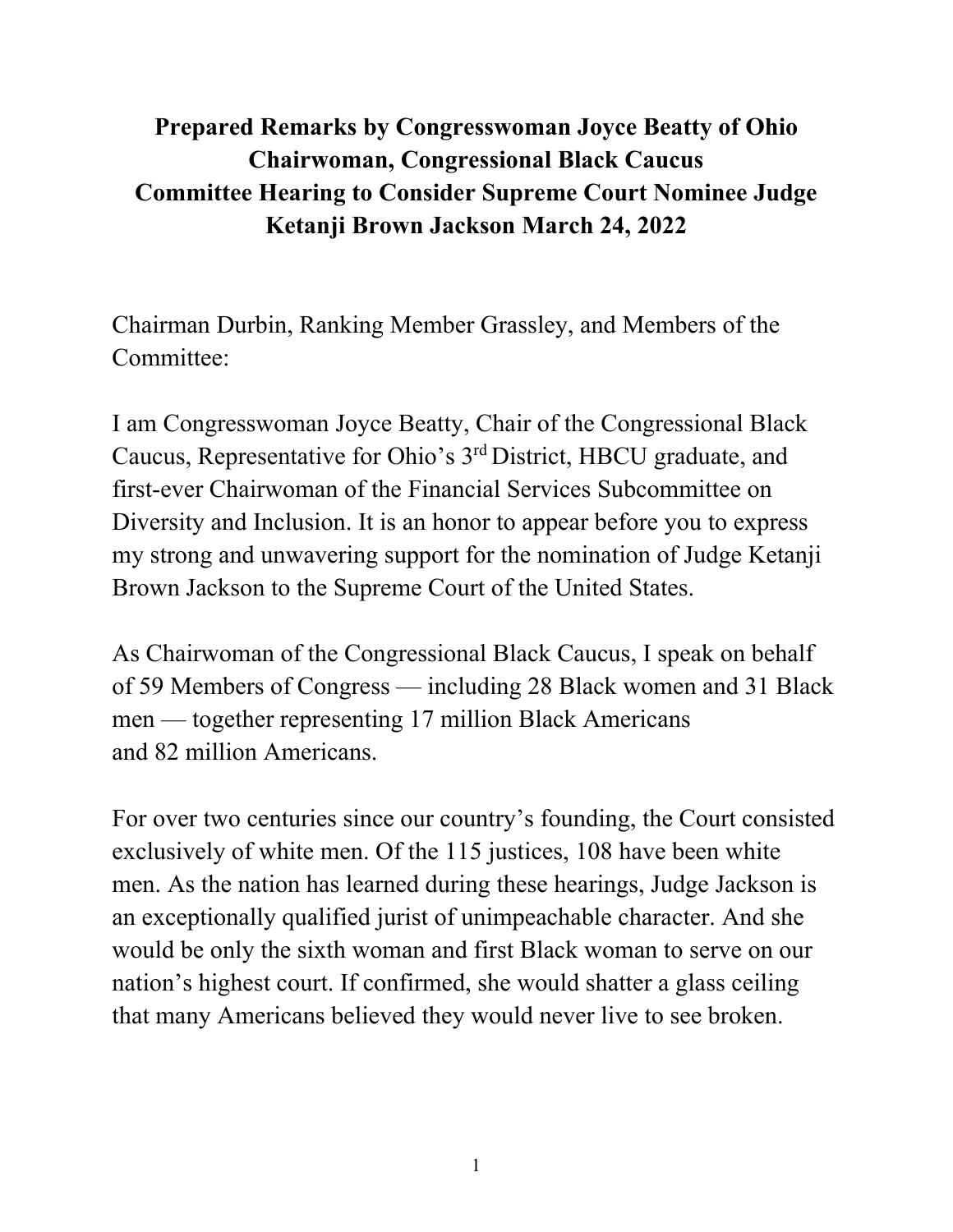As a Black woman myself, I urge this body to remember that Judge Jackson's confirmation vote must not be isolated to her gender or her race.

Instead, I urge you to closely examine her credentials and her sterling judicial record. To me, they read like a storybook for the perfectly prepared jurist to sit on the nation's highest court. She is grounded in family values, love of God and country, and academic excellence. In my recent conversation with her, it became immediately clear why President Biden chose her. Her life experience, education, and reverence for the rule of law clearly demonstrate that she has been preparing for this moment her entire life. She is more than ready!

Sadly, but not surprisingly, Judge Jackson has been the subject of unfair attacks. These bad-faith efforts exist despite a resume that arguably surpasses those of previous nominees. I remind this body—and America—that she clerked for Justice Breyer, whose very seat she is being considered for. She is a graduate of Harvard Law School, where she served as an editor of the prestigious Harvard Law Review. And just last year, Judge Jackson was confirmed by this body on a bipartisan basis to serve on the D.C. Circuit Court. She has issued more than 500 opinions and has served as a Vice Chair on the U.S. Sentencing Commission, as a federal public defender, and as a law clerk at all three levels of the federal judiciary.

The confirmation of Judge Jackson will send a message to Black women and little girls, like my granddaughter Leah. Leah's mother, Judge Laurel Beatty Blunt, is the first Black woman to serve on the  $10<sup>th</sup>$ District Court of Appeals, and Leah's first known president was a Black man. And now she sees a Black female Vice President—so if a guidance